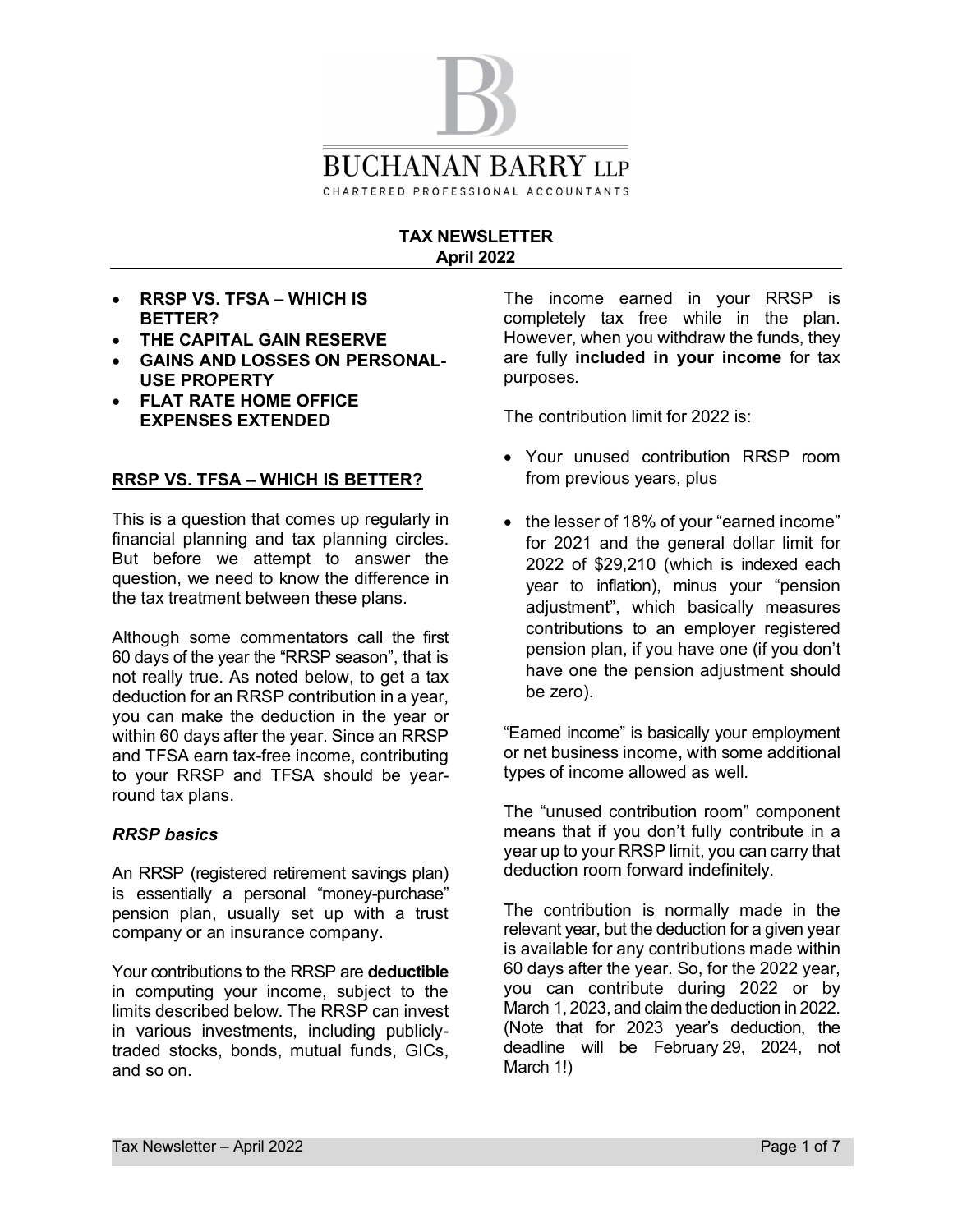

## *TFSA basics*

A TFSA (tax-free savings account) is normally set up with your bank or trust company.

Similar to the RRSP, it can invest in stocks, bonds, mutual funds etc.

Also similar to the RRSP, there is no tax payable on the income earned in the plan.

The difference is that there is **no tax deduction** when you contribute to the plan, and **no income inclusion** when you withdraw from the plan.

The monetary limits do not depend on earned income (as noted above, the RRSP limits do depend on this). There are flat monetary limits each year, which accumulate if you don't use them up.

In 2009, when TFSAs were introduced, the annual limit was \$5,000, and this amount has been indexed annually to inflation, but rounded to the nearest \$500 (there is one exception, in 2015 when it was bumped up to \$10,000). For 2022, the limit is \$6,000.

In addition, if you withdraw from the TFSA in one year, the amount of the withdrawal is added back to your contribution room starting with the next year.

Unlike the RRSP, you have to be 18 years or older to set up a TFSA.

Like the RRSP, any unused contribution room can be carried forward indefinitely. So if you were born before 1992, the cumulative total you can contribute as of 2022 is **\$81,500**. (See the table in our March 2022 issue for the maximum if you were born after 1991.)

## *Which is better on after-tax basis?*

If you are in the same tax bracket in the year of contribution and the year you withdraw the funds, the RRSP and TFSA are economically equivalent.

Although an arithmetical formula can prove this, you can think of it conceptually this way. Both plans earn tax-free-income while in the plan. The TFSA provides no deduction for the contribution but no inclusion upon withdrawal, while the RRSP provides a deduction for the contribution but an inclusion upon withdrawal that effectively "offset" each other, providing the same result as the TFSA.

## *Example 1*

 You are in a 40% tax bracket in 2022 and the subsequent year of withdrawal, which we will assume is 2028.

 You want to contribute the after-tax amount of \$10,000 of your employment income this year to one of these plans, or both. Assume the contribution doubles by 2028, and then you withdraw the entire amount.

 RRSP contribution: If you decide to contribute \$10,000 now, you get a \$10,000 deduction so there is no tax on that amount for 2022. This means you can contribute the entire amount of \$10,000. The \$10,000 grows to \$20,000 by 2028, and when you withdraw, you pay \$8,000 in tax (40% rate), leaving you with \$12,000 after tax.

 TFSA contribution: There is no deduction in 2022, so your after-tax amount of employment income is \$6,000 (\$10,000 net of the 40% tax in 2022). So you can contribute \$6,000. That doubles to \$12,000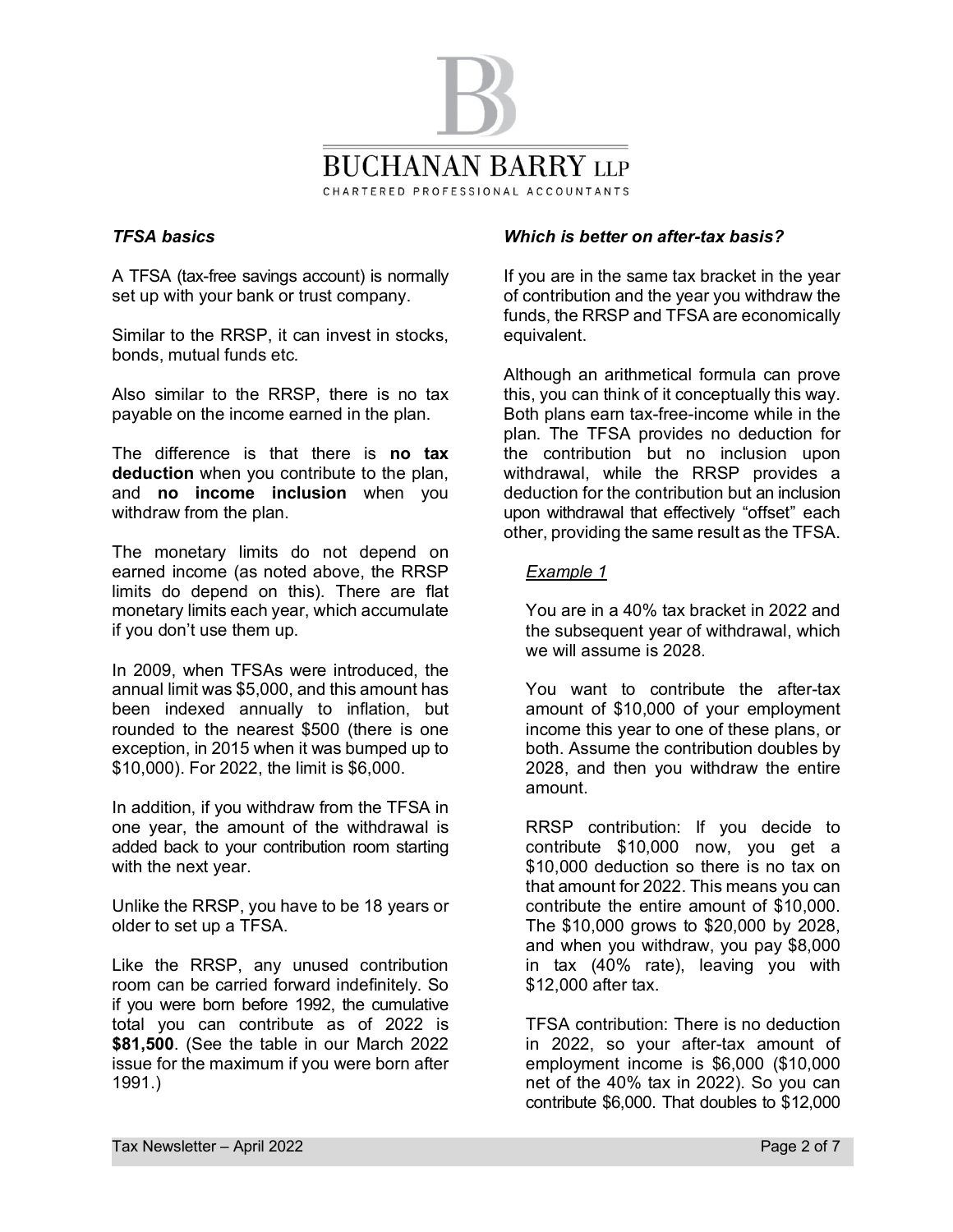

by 2028 when you withdraw, with no tax, leaving you with \$12,000.

 So you are left in the same after-tax position either way.

However, if you are in a different tax bracket in 2028, the two plans are not equivalent on an after-tax basis.

#### *Example 2*

Lower tax bracket in 2028:

Assume the same facts as above.

 Except assume you are in a 30% bracket in 2028. With the RRSP option, you pay \$6,000 in tax in 2028. So, when you withdraw the \$20,000, you are left with \$14,000.

 With the TFSA option, your tax bracket is irrelevant since the withdrawal is tax-free. So, as above, you are left with \$12,000 in 2028.

#### *Example 3*

Higher tax bracket in 2028:

 Next assume you are in a 50% bracket in 2028. With the RRSP option, you pay \$10,000 in tax in 2028. So, when you withdraw the \$20,000, you are left with \$10,000.

 With the TFSA option, again your tax bracket is irrelevant since the withdrawal is tax-free. So, as above, you are left with \$12,000 in 2028.

The practical problem is that we often don't know whether our tax rates will be higher or lower in the year of withdrawal.

Of course, if you are fortunate enough to be able to contribute the full limit amounts to both your RRSP and TFSA, you should do that.

Another related issue comes up if you withdraw the amounts when you are 65 years old or more. The RRSP option means you include the withdrawal in your income. So that means, depending on your income, you might be subject to the Old Age Security "clawback tax". It could also affect your age tax credit, which is phased out after a certain amount of income. (On the positive side, income from the RRSP, or from a RRIF to which it is converted, may generate the "pension credit" on your return.) With the TFSA option, these issues don't arise since the withdrawal is not included in your income. So that is another issue to consider, in addition to your tax rates in the year of contribution and the year of withdrawal. But again, this is often hard to predict.

## *Potential for income-splitting with spouse or partner*

One tax plan that can be considered for either an RRSP or a TFSA is the potential to split income with your spouse (or common-law partner).

Under the RRSP rules, you can make a contribution to either your RRSP or your spouse's RRSP (provided it is set up with the institution as a "spousal RRSP"), and you can claim the tax deduction to reduce your taxes. Your spouse will benefit from the taxfree income while it is in the RRSP. Furthermore, if your spouse is in a lower tax bracket than you when they withdraw the funds, you will obviously save tax as a couple. There is one caveat: Your spouse must wait until the third year after the year in which you make your contribution to withdraw. If the withdrawal is made earlier,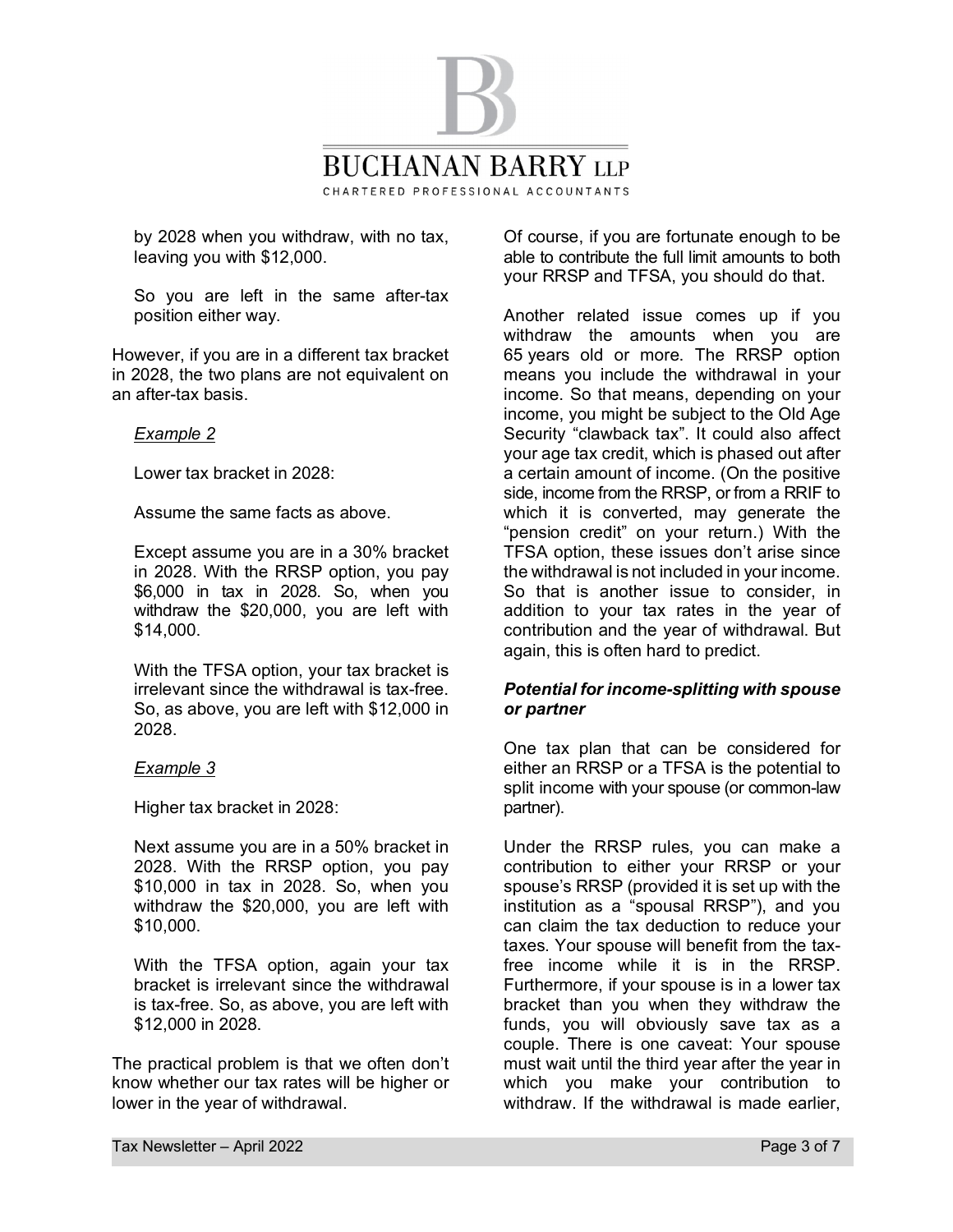

there is an attribution rule that provides that it will be included in your income.

#### *Example*

 In 2022, I am in a 50% tax bracket. I contribute \$20,000 to my spouse's RRSP (which has been set up as a spousal RRSP).

 I can deduct the \$20,000 from my income, which saves me \$10,000 in tax because I am in a 50% tax bracket.

 The funds in my spouse's RRSP grow to \$30,000 by 2027, and they withdraw the amount. My spouse is in a 20% tax bracket, so they pay \$6,000 in tax, leaving \$24,000 after tax. Assuming I was still in a 50% tax bracket, obviously I would have paid more tax and be left with less after tax.

 Because of the attribution rule, if my spouse withdrew in, say, 2024, the amount would be included in my income and the income splitting opportunity would be lost.

Under the TFSA rules, you can similarly give money to your spouse to contribute to their TFSA. Although there is no attribution of income while the funds are in the TFSA, future attribution is not prevented if funds transferred to the TFSA are withdrawn by the spouse.

## **THE CAPITAL GAIN RESERVE**

As readers are likely aware, if you sell a capital property like real estate or securities and your proceeds of disposition exceed your cost of the property (plus any sales costs like commissions), you will have a capital gain. Your "taxable capital gain",

included in your income for tax purposes, is one-half of the capital gain.

However, if some, or all, of the proceeds of disposition are due after the year of sale, you do not have to pay tax on the entire taxable capital gain in that year. In most cases, you can claim a "capital gain reserve", as described below. Although you must still include a portion of the gain in the year of sale, you can normally spread out paying the tax on the entire gain over up to five years.

The reserve is optional. It might not be claimed if you have capital losses that could offset the capital gain, or if you expect to be in a higher tax bracket in future years.

Assuming you choose to claim it, the capital gain reserve is the lesser of two amounts:

1) The portion of the capital gain that can reasonably relate to the proceeds of disposition that are due after the year. This portion is determined by multiplying the amount of the capital gain by (proceeds due after year / total proceeds).

Put another way, this is the portion of the gain that isn't yet received in the year.

2) The second amount is a fraction multiplied by the amount of the capital gain. Basically, in the year of sale the fraction is 4/5ths of the gain, and in the three subsequent years the fraction is 3/5ths, 2/5ths, and 1/5th, respectively. After four years of claiming the reserve, any remaining gain after that point will not be eligible for the reserve and you will have to report the remaining gain, if any, in the fifth year.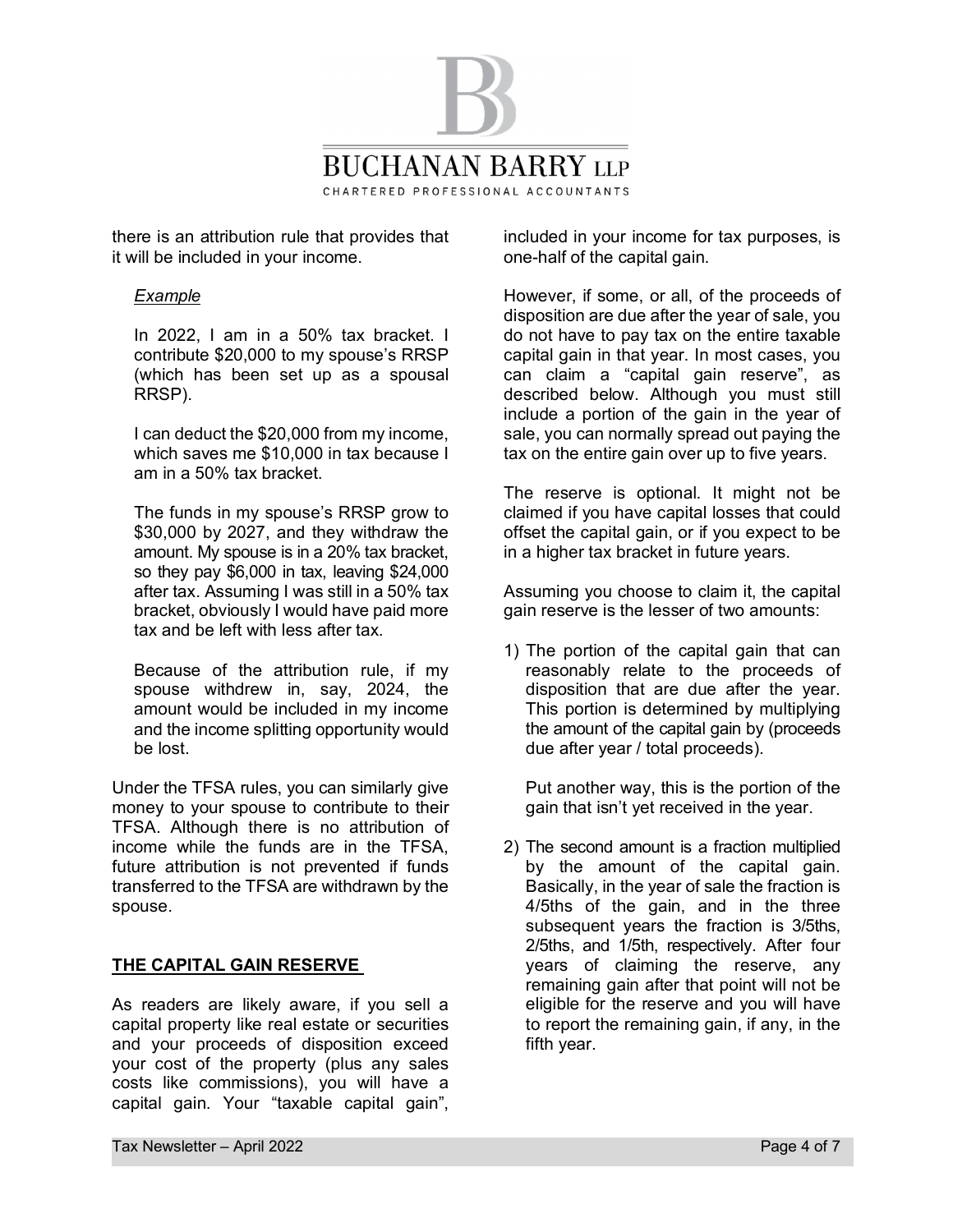

Put another way, you must recognize at least  $1/5<sup>th</sup>$  of the gain, cumulatively, each year beginning in the year of sale.

When you claim the reserve for a given year, you add the amount you claimed back into your capital gains for the next year. But you may be able to claim the reserve again for the next year, assuming some proceeds are still not due until after that year.

#### *Example*

 In 2022, I sell some land for \$600,000. My cost of the land was \$100,000. So, I initially have a capital gain of \$500,000.

 Under the sales agreement, the purchaser will pay me \$100,000 in 2022, and \$100,000 in each subsequent year until the full purchase is paid, which will be in 2027.

 In 2022, I can claim a reserve equal to the lesser of:

1. The \$500,000 capital gain x (\$500,000 proceeds due after 2022 / \$600,000 total proceeds), which comes to \$416,666; and

2. The \$500,000 capital gain x 4/5, which comes to \$400,000.

Put another way, I'm getting only  $1/6<sup>th</sup>$ of the proceeds in 2022, but I have to recognize at least  $1/5<sup>th</sup>$  of the gain this year.

 Assuming I claim the \$400,000 reserve, I will report a capital gain of \$100,000 in 2022. One-half of that gain will be included in my income in 2022 as a taxable capital gain.

 In 2023, I add back the \$400,000 reserve claimed in 2022 into my income. But then I can again claim a reserve. It will be the lesser of:

1. The \$500,000 capital gain x (\$400,000 proceeds due after 2023/ \$600,000 total proceeds), which comes to \$333,333; and

2. The \$500,000 capital gain x 3/5, which comes to 300,000.

 Therefore, I will report a capital gain in 2023 of \$100,000, *i.e.* the \$400,000 reserve add-back minus the \$300,000 reserve. Again, one-half of that gain, being \$50,000, is included in my income in year 2 as my taxable capital gain.

 The reserve mechanism could continue through 2025, after which a reserve would be not available (since, as noted above, it is only available for four years). Therefore, the remaining capital gain would have to be reported in 2026 (the  $5<sup>th</sup>$  year), even though some proceeds are not due until 2027.

#### *Other limitations on the capital gains reserve*

You cannot claim the reserve if you sell property to a corporation or partnership that is controlled by you immediately after the sale. Control includes ownership of more than 50% of the voting shares of the corporation, but it also includes "*de facto*" control, which means control "in fact" even if you own less than 50% of the voting shares.

If the vendor of the property is a corporation, the reserve cannot be claimed if the purchaser of the property is a corporation controlled by the same person or group of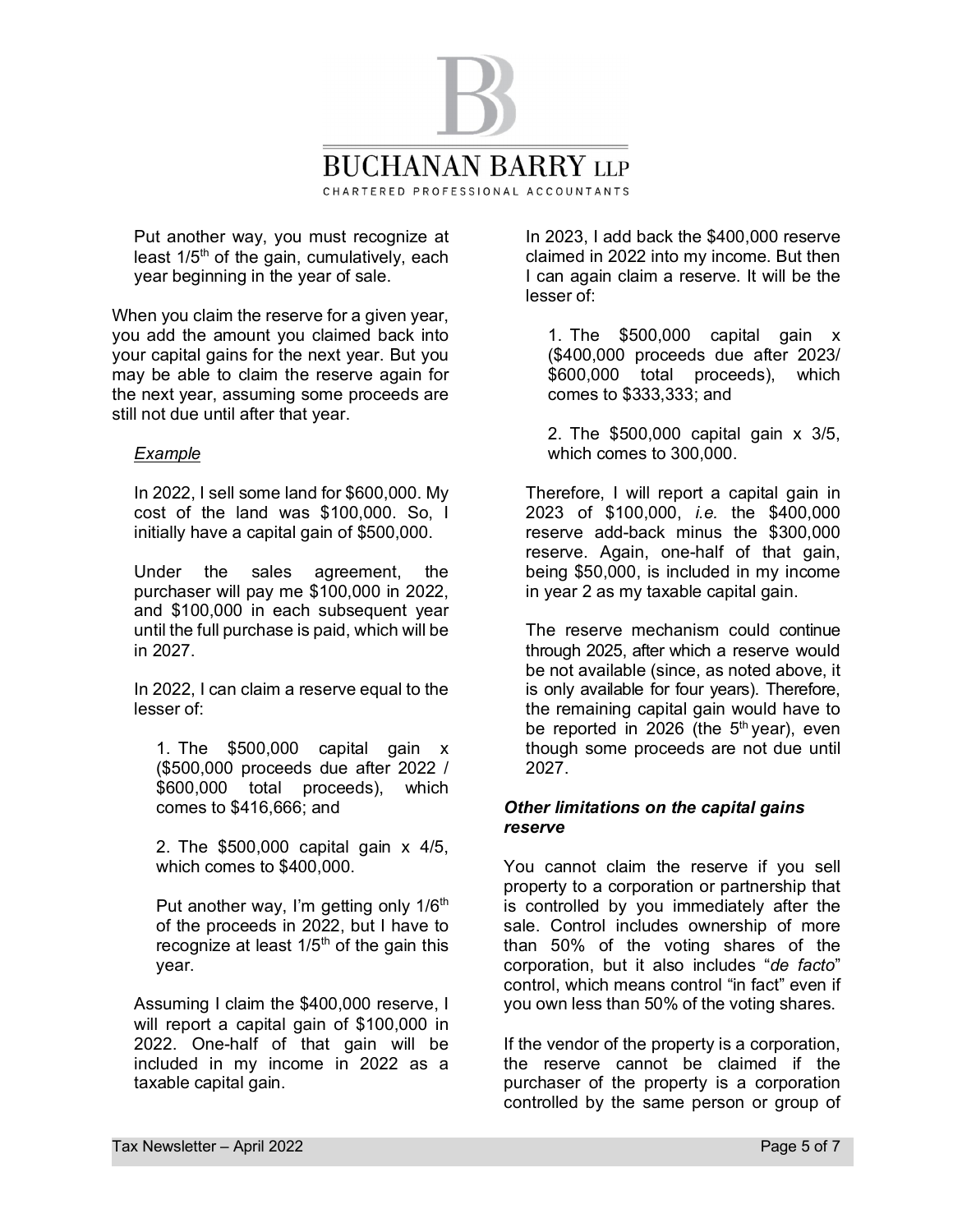

persons that control the vendor corporation. Similarly, the reserve is not allowed if the purchaser corporation controlled the vendor corporation.

#### **GAINS AND LOSSES ON PERSONAL-USE PROPERTY**

"Personal-use property" (PUP) is defined generally, for income tax purposes, as property used primarily for personal purposes. So, it includes things like your car, furniture, bicycles, clothes, appliances, and so on.

If you sell PUP at a gain, one-half of the gain will be included in your income as taxable capital gain.

Unfortunately, if you sell it at a loss, you cannot normally claim a capital loss. There is an exception for "listed personal property" (LPP), where a loss can be claimed, but only against LPP gains.

LPP is defined as:

- Artwork;
- Rare books or manuscripts;
- · Jewelry;
- Stamps; and
- · Coins.

If you have a loss from the sale of LPP, it can be used to offset any gains you have from the sale of other LPP, but not against gains from the sale of other personal-use properties. If, after claiming the loss, you still have a net gain, one-half of that will be included in your income as a taxable capital gain. If your loss exceeds any gain, the excess loss can be carried back three years or forward seven years to offset LPP gains in any of those years, but not gains from other property.

For all PUP, including LPP, there is a rule that says that your *minimum* cost and proceeds of disposition for capital gains or loss purposes are both \$1,000. This is an arbitrary measure, meant to alleviate tax reporting for relatively minor dispositions and gains (or losses).

# *Example*

 I sell the following properties in 2022. My cost and sales proceeds are as follows:

 Property 1: Cost \$300, sales proceeds \$700. Property 2: Cost \$800, sales proceeds \$1,200. Property 3: Cost \$1,300, sales proceeds \$900.

For property 1, since both the cost and sales proceeds are bumped up to \$1,000, I do not have a capital gain for tax purposes, even though I made net \$400 on the sale.

For property 2, my cost is bumped up to \$1,000, so I will have a gain of \$200, and half of that will be reported as a taxable capital gain.

For property 3, my sales proceeds are bumped up to \$1,000, so I will have a \$300 capital loss. However, as discussed above, I can claim this loss for tax purposes only if the property is LPP, and then only against gains from LPP.